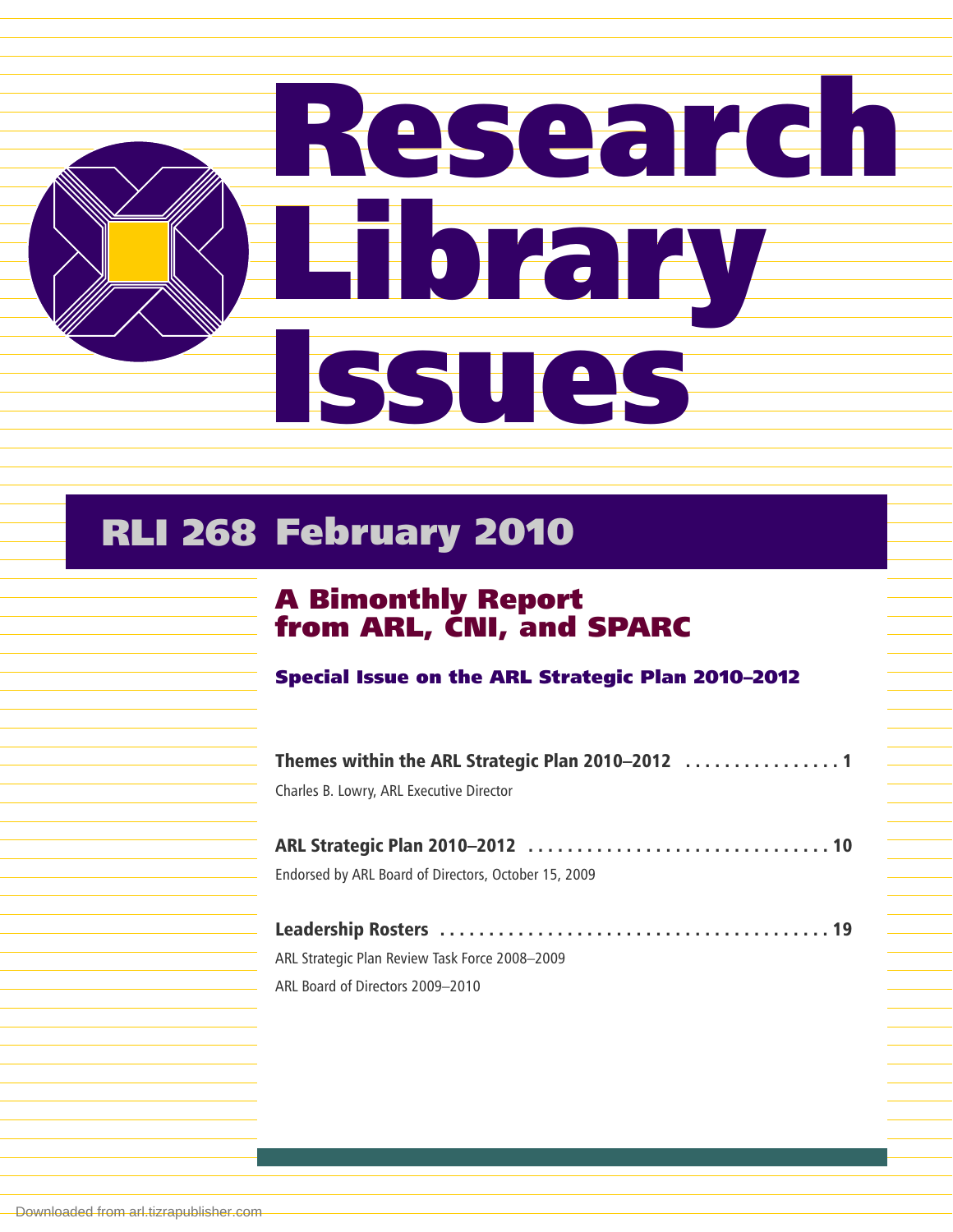## **RLI 268 1**

# Themes within the ARL Strategic Plan 2010–2012

Charles B. Lowry, ARL Executive Director

## Introduction

he Association of Research Libraries (ARL) Strategic Plan, adopted in 2004 and revised during 2009, frames the work of the Association within Strategic Directions and Enabling Capabilities (see illustration below). This organization is rational and purposeful and focused to meet the challenges of the ARL Mission Statement.

#### ARL Mission Statement

ARL influences the changing environment of scholarly communication and the public policies that affect research libraries and the diverse communities they serve. ARL pursues this mission by advancing the goals of its member research libraries, providing leadership in public and information policy to the scholarly and higher education communities, fostering the exchange of ideas and expertise, facilitating the emergence of new roles for research libraries, and shaping a future environment that leverages its interests with those of allied organizations.



The illustration conveys the conceptual model that underpins the work and close relationships between and amongst the Strategic Directions and Enabling Capabilities, and highlights the transformation zone that lies at their intersection. Each of the domains circumscribed by the three Strategic Directions is dynamically and radically evolving, often with influences on the others. Research libraries remain vital by embracing opportunities to improve their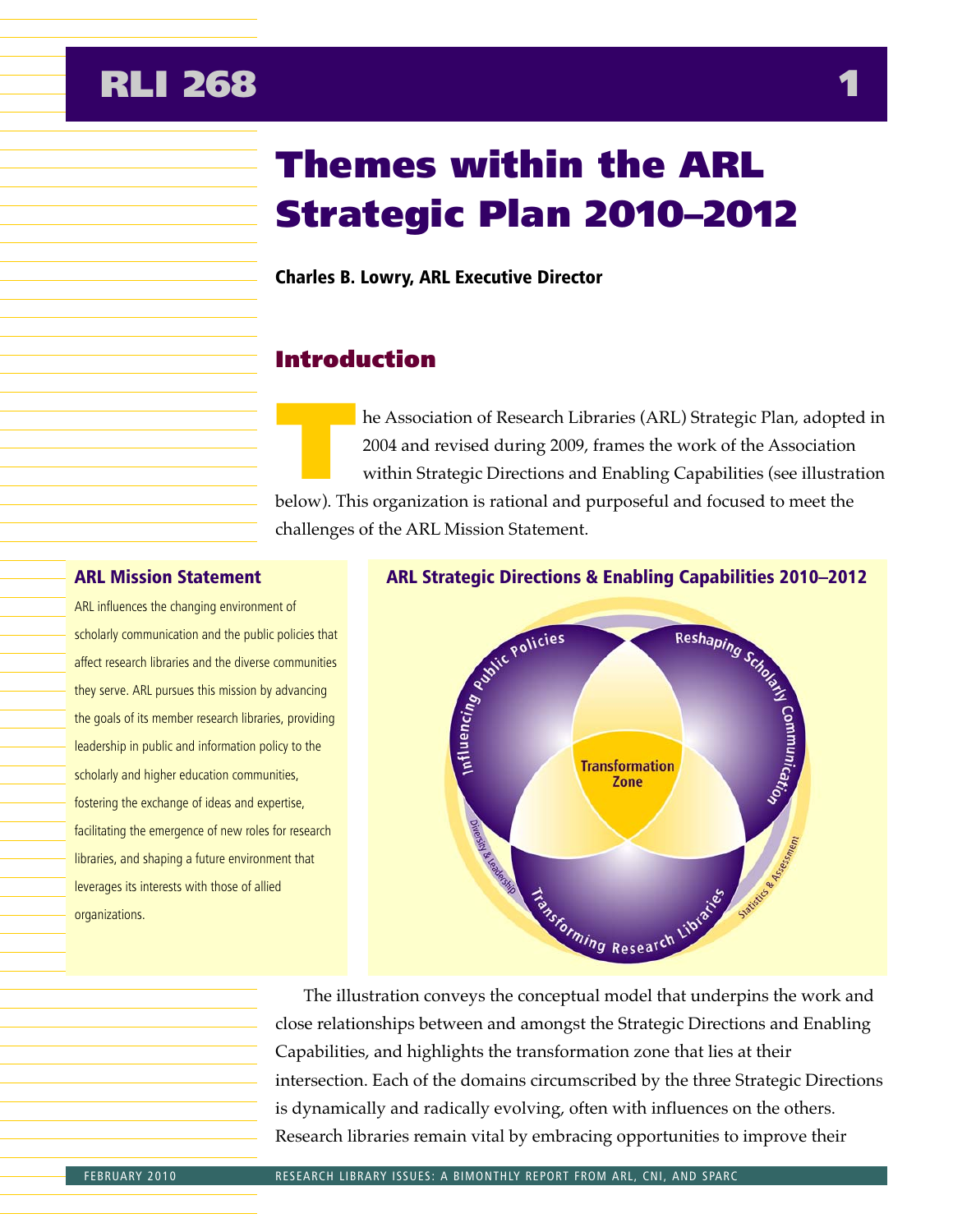performance *even as changes are still taking place* in the realms of public policies and in systems of scholarly communication, thereby advancing a strategic transformation locally in ways that enhance research and scholarship at each member institution. Accordingly, ARL maintains a strong capacity for advocacy and influence, for measurement and assessment, for environmental scanning and strategic thinking, and for developing leadership for positive change. Some of the ways ARL works in the transformation zone between and among the Strategic Directions identified above include:

- Analyze trends and needs, and identify solutions.
- Assess policies, new models, new strategies.
- Advocate for positive change.
- Enable collective member library responses and action.
- Articulate and promote best practices.
- Extend community and expertise through alliances and partnerships.
- Serve as a convener of member libraries initiating experimental projects.

## The Nature and Influence of ARL's Membership

ARL's strategic plan was reviewed and updated by member library representatives in the same year that the world economy was in a freefall, with conditions unmatched since the Great Depression of the 1930s, when the Association was established. The contemporary economic circumstances were a stark reminder to this generation of research library leaders that ARL's very reason for being—and its greatest asset—is its ability to convene the leadership of major research libraries and foster collective positions and actions that can achieve an impact greater than would be possible if undertaken by one or a smaller number of libraries.

ARL represents 124 large and distinctive research libraries in the US and Canada. Speaking with one voice, these institutions exert a significant level of influence within the North American research and higher education marketplace and communities. And when ARL libraries partner with other kinds of libraries and with other organizations in common cause, they further extend their influence. ARL's new strategic plan recognizes this strength and underscores the need for the Association and its member libraries to have a bias for collective actions and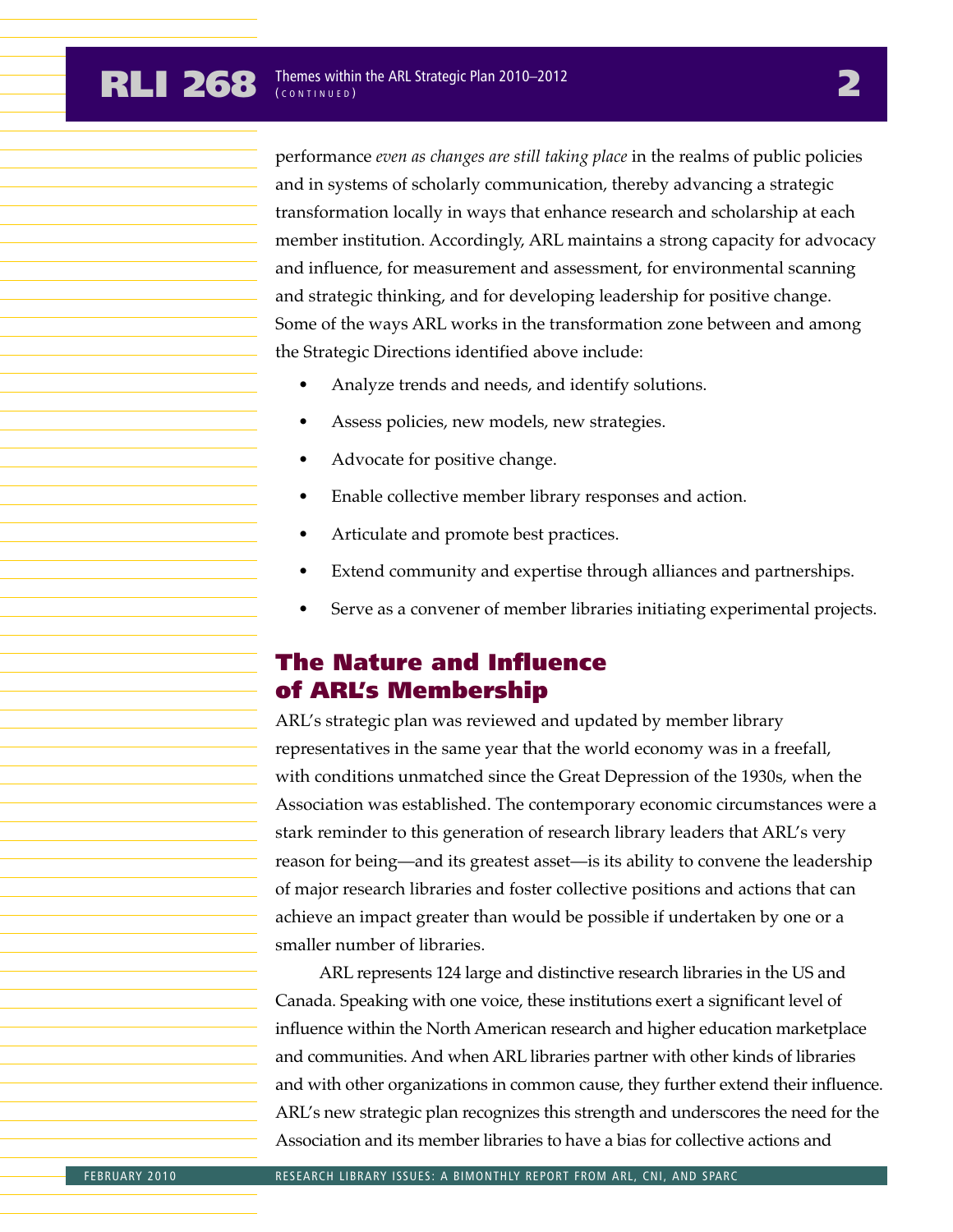collaboration. The new plan also builds on long-standing guiding principles articulated in 2005 and reaffirmed in the recent review process by the Strategic Plan Review Task Force (see accompanying statement of Guiding Principles).

#### Guiding Principles

The following principles guided the ARL Strategic Planning Review Task Force in its work. The "we" in these statements refers to the Association.

#### Distinctive Mission

- We complement and build on the strengths of other organizations.
- We rethink historic assumptions.
- Our policy positions guide our strategies.

#### **Community**

- We are a member-driven organization.
- We are accountable to our members.
- We provide opportunity for full engagement by all member representatives.
- We respect the diversity of our membership.

#### Intellectual Freedom and Scholarly Communication

• We promote and advocate barrier-free access to research and educational information resources.

#### Collaboration

- We build relationships with other higher education societies and associations that share our common goals.
- We work closely with other library-related associations, councils, federations, etc.

#### **Diversity**

- We encourage and support our members as they strive to reflect society's diversity in their staffing, collections, leadership, and programs.
- We strive to employ a diverse staff.

## Challenges ARL Will Address in the Next Three Years

What problems will ARL be addressing during the three-year life of the new strategic plan? The plan identifies challenges that research libraries face in common and, in particular, those where ARL can play a role in finding a solution that can be achieved principally through collective action and with modest resources. These are all challenges that are mutable and, if not soluble in the next three years, should at least be positively influenced through our concerted actions. In looking across the trends that are underway within and among the three Strategic Directions, the following large and long-term problems emerge.

#### • Out-of-Balance Intellectual Property Policies

Complex policy and legal environments for intellectual property in Canada and the United States are dominated by an emphasis on commercial goals.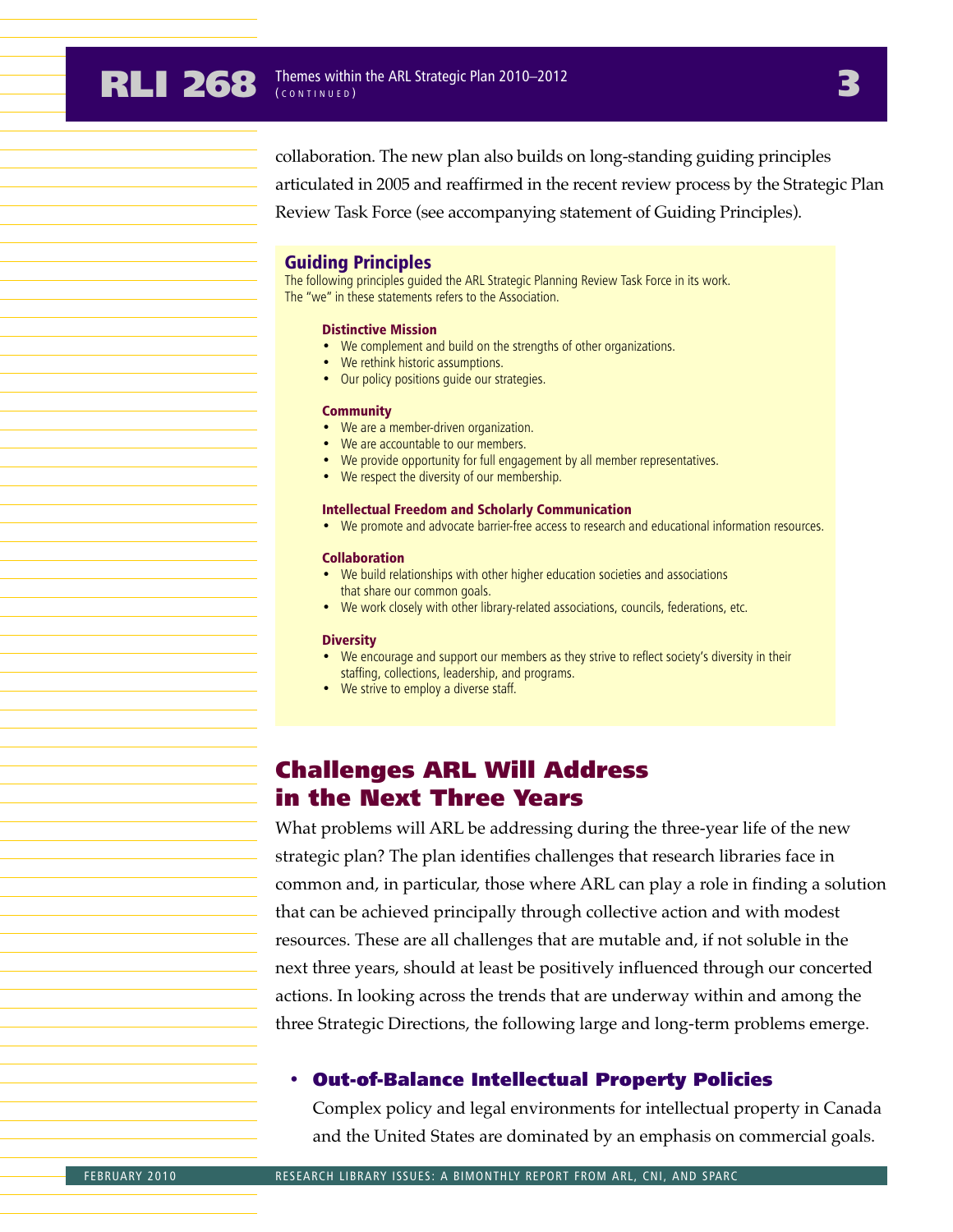For example, this occurs despite the US constitutional requirement that copyright is granted "to promote the progress of science and useful arts, by securing *for limited times* to authors and inventors the exclusive right to their respective writings and discoveries." In some instances, higher education communities lack unifying positions on different intellectual property domains (patents, copyrights, public domain), and adopt highly varied policy and practice at the local level.

### • The Absence of Mechanisms for Research Libraries to Influence the Marketplace

Many consider the scholarly communication environment to be dysfunctional and fragmented, evincing monopolistic characteristics, and failing to deliver all disciplinary research at a reasonable price and on an equal footing. There is an absence of robust and sufficiently powerful mechanisms for cooperative action by the research library community to influence markets and undertake common project development.

### • Policies and Practices that Inhibit Innovation and Enduring Access

Accessible technologies and ubiquitous networks have transformed individual expectations about access to information and methods of communication. New forms of publishing and innovative scholarly products have emerged and in some disciplines have sparked entirely new systems of scholarly communications. Many public and institutional policies and practices lag behind these changes and need to be updated in order to support rather than inhibit innovations and enduring access to scholarship and information.

### **The Need to Reconfigure Research** Library Organizations and Services

The value of research libraries to the research enterprise is changing. Especially in a constrained economic climate, a new place must be created for the research library that recognizes and leverages the "Google world" and the emergence of collaborative research. New strategies are needed to reconfigure research library organizations and services and build increasingly diverse and talented staff to provide leadership and technical skills that are responsive to this rapidly changing environment.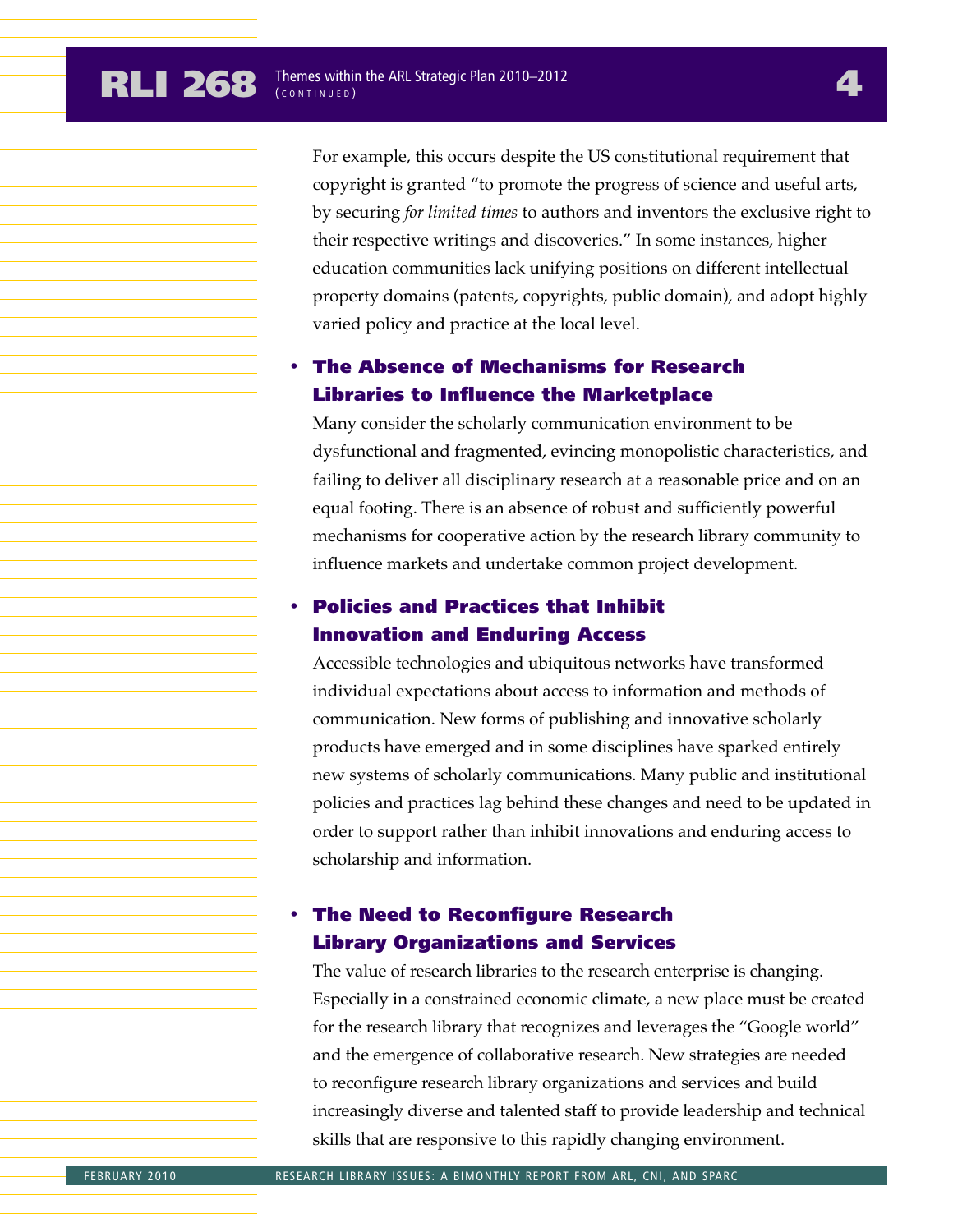With these long-term problems clearly in mind, ARL can exploit v**a**ried tactics for moving forward the research library agenda. The outcomes designated in the 2010–2012 Strategic Plan provide a framework for ARL's work and the strategies suggest areas where actions may bear results. The problems noted above are the ones we seek to address across ARL programs and in close cooperation with our partners, the Coalition for Networked Information (CNI) and the Scholarly Publishing and Academic Resources Coalition (SPARC), as well as with any other allied organization that shares with us common memberships or goals.

### The Roles of ARL's Enabling Capabilities

ARL's budget and staff are organized around the plan's Strategic Directions and Enabling Capabilities. The Strategic Directions are described fully in the plan that follows. Enabling Capabilities are categories of effort that provide support across the entire organization. They include Governance, Membership Meetings, Communications & Alliances, as well as two key areas that warrant a closer look to illustrate their contributions to ARL's agenda: Statistics & Assessment and Diversity & Leadership.

### Statistics & Assessment

The ARL Statistics & Assessment program focuses on describing and measuring the performance of research libraries and their contributions to research, scholarship, and community service. ARL serves a leadership role in the development, testing, and application of academic library performance measures, statistics, and management tools. The program provides analysis and reporting of quantitative and qualitative indicators of library collections, personnel, and services by using a variety of evidence-gathering mechanisms and tools.

Library assessment has gained in prominence as institutional calls for greater accountability abound. The Library Assessment Conference (co-sponsored by the University of Virginia Library and the University of Washington Libraries) is a biennial event gathering a vibrant community of practitioners and researchers engaged with the critical mission of demonstrating the value of the library in today's ever-changing environment.

The recent strategic planning process reinforced the Statistics & Assessment program's collaboration with the Transforming Research Libraries Strategic Direction. There is a need to articulate transformed library roles and to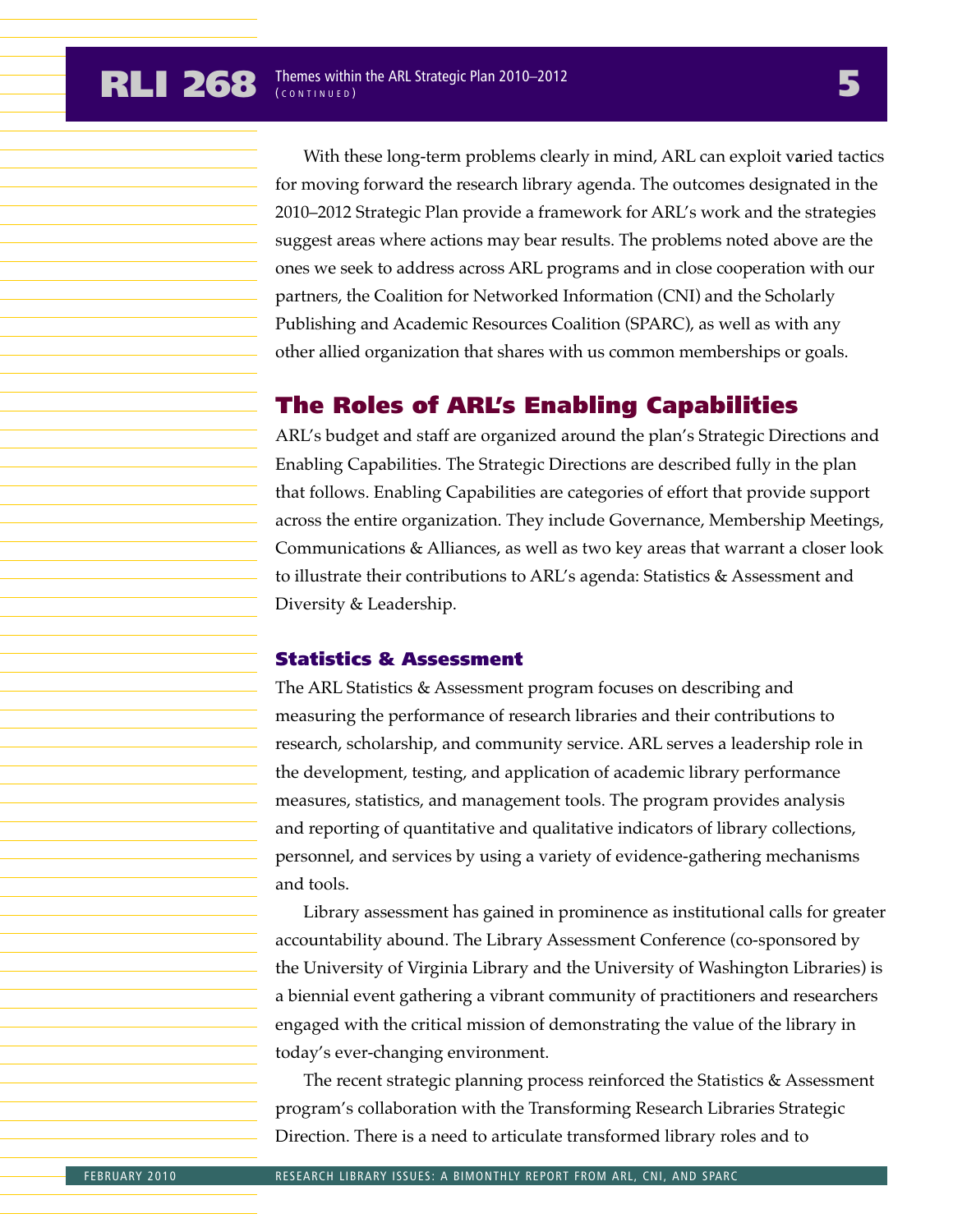accelerate the development of qualitative indicators of the contributions of research libraries, as well as tools that research libraries may use locally to demonstrate their value. The Statistics & Assessment capability also contributes to the other Strategic Directions by providing data about the characteristics and use of research libraries that describes the transformations underway and can be used to advocate for positive change.

#### Diversity & Leadership

ARL's Diversity Programs recruit people from underrepresented racial and ethnic groups into careers in research libraries and prepare minority librarians for advancement into leadership positions in ARL libraries. An annual Leadership Symposium—a component of the ARL Diversity Programs—provides MLIS students with programming on the strategic directions of ARL as well as on issues related to transitioning into, and building career networks in, research libraries.

In addition to those being undertaken through the Diversity Programs, ARL's other leadership development efforts have been focused on two priorities: executive leadership development and succession planning in research libraries. The most recent strategic planning process reinforced these priorities as key to preparing the next generation of library directors and preparing senior library administrators to take on the challenges of the transformed research library.

The centerpiece of ARL's efforts to pursue succession planning is the Research Library Leadership Fellows (RLLF) Program. The RLLF is ARL's executive leadership program, designed and sponsored by ARL member libraries. The program offers an opportunity for development of future seniorlevel leaders in large research libraries, exposing and engaging library staff with the potential for leadership to themes and institutions that enhance their preparedness to be a dean or director in an ARL library.

Beginning in 2010, ARL's diversity and leadership development activities are being brought under the guidance of a new Board committee on Diversity & Leadership, with the goal of creating a nexus that will provide a pipeline from Diversity Programs into the senior leadership development program. The work in the arenas of diversity and leadership makes a direct contribution to the Transforming Research Libraries Strategic Direction, which seeks to have a diverse and growing body of professionals prepared to develop new roles and work in new modes. In addition, success in this work contributes to the fulfillment of mandates for increased advocacy that recur within the goals of the other Strategic Directions.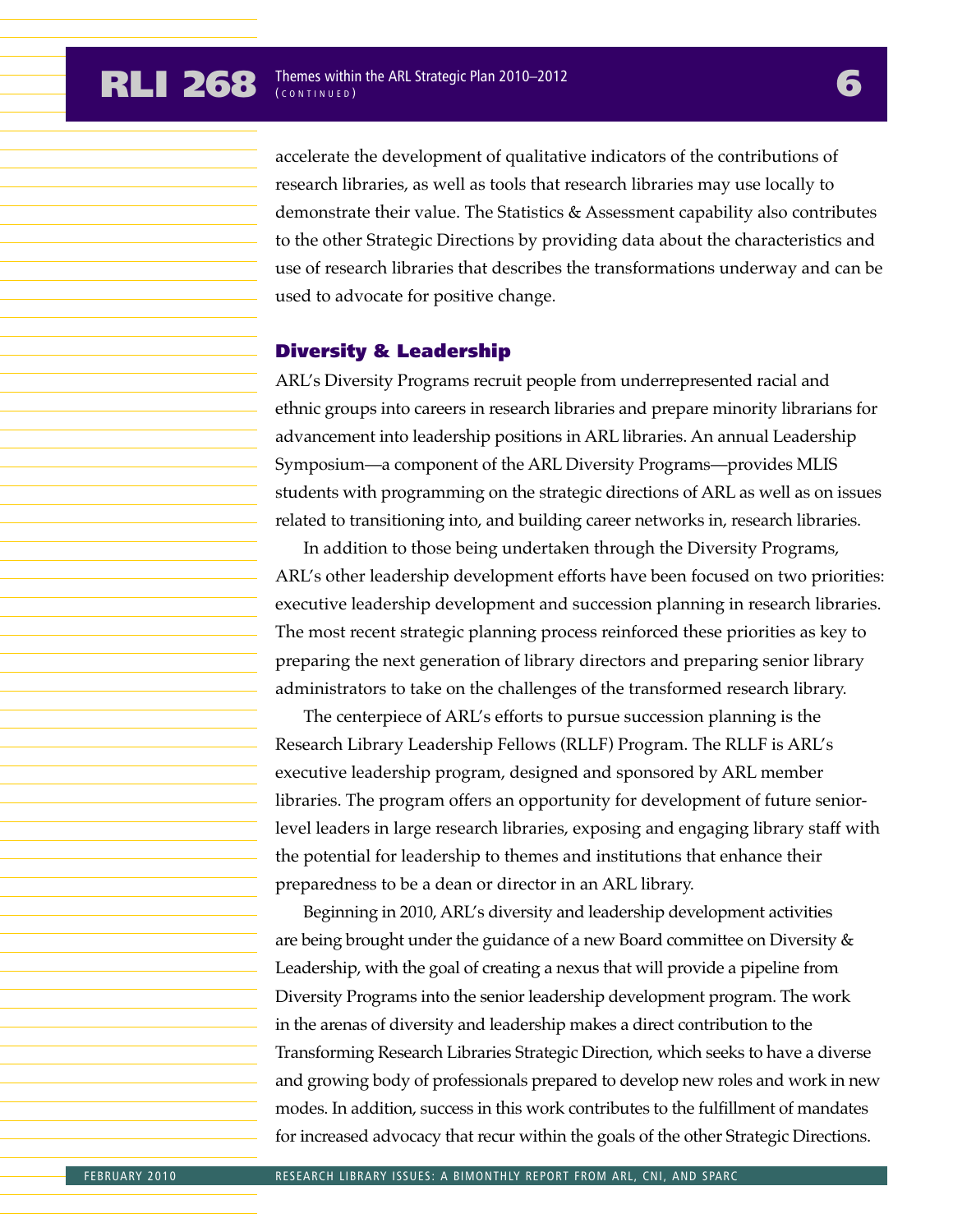## Identifying ARL's Action Agenda

By deliberate decision, the three-year plan omits a detailed action agenda. Action agendas are developed on an ongoing basis by ARL committees, working groups, and task forces populated largely by member library representatives. The committee structure reflects the framework of the Strategic Plan (see illustration on page 9), with three Strategic Direction Steering Committees carrying primary responsibility for defining priorities in their arenas. The Board has final authority with respect to adoption of the action agenda.

The continuous communications among members of the ARL Board (which includes the chairs of the three Strategic Direction committees), committees, working groups, task forces, and ARL staff creates synergies and mitigates against the potential for efforts to become silos or miss relevant trends or initiatives. Such cohesion and synergy is also served by periodically assessing progress in the context of the large-scale problems such as those suggested above.

Presented in the context of these problems, below are examples from ARL's 2010 action agendas, efforts that tie directly to the Strategic Plan's Outcomes and Strategies. This illustrative and thematic presentation of the action agenda reflects how the Strategic Directions and Enabling Capabilities work together.

## A Thematic Illustration of ARL's 2010 Action Agenda

- Influencing Out-of-Balance Intellectual Property Policies
	- Develop strategies to resolve orphan-works challenges.
	- Launch copyright-education campaigns that lead to development of a code for best practices for fair use in libraries and availability of resources for explaining author-rights options in a Google world.
	- Advance user rights under the Digital Millennium Copyright Act and the Copyright Act.

### • Strengthening Mechanisms for Research Libraries to Influence Marketplace

• Document and communicate the impact of the current economic environment on research library budgets.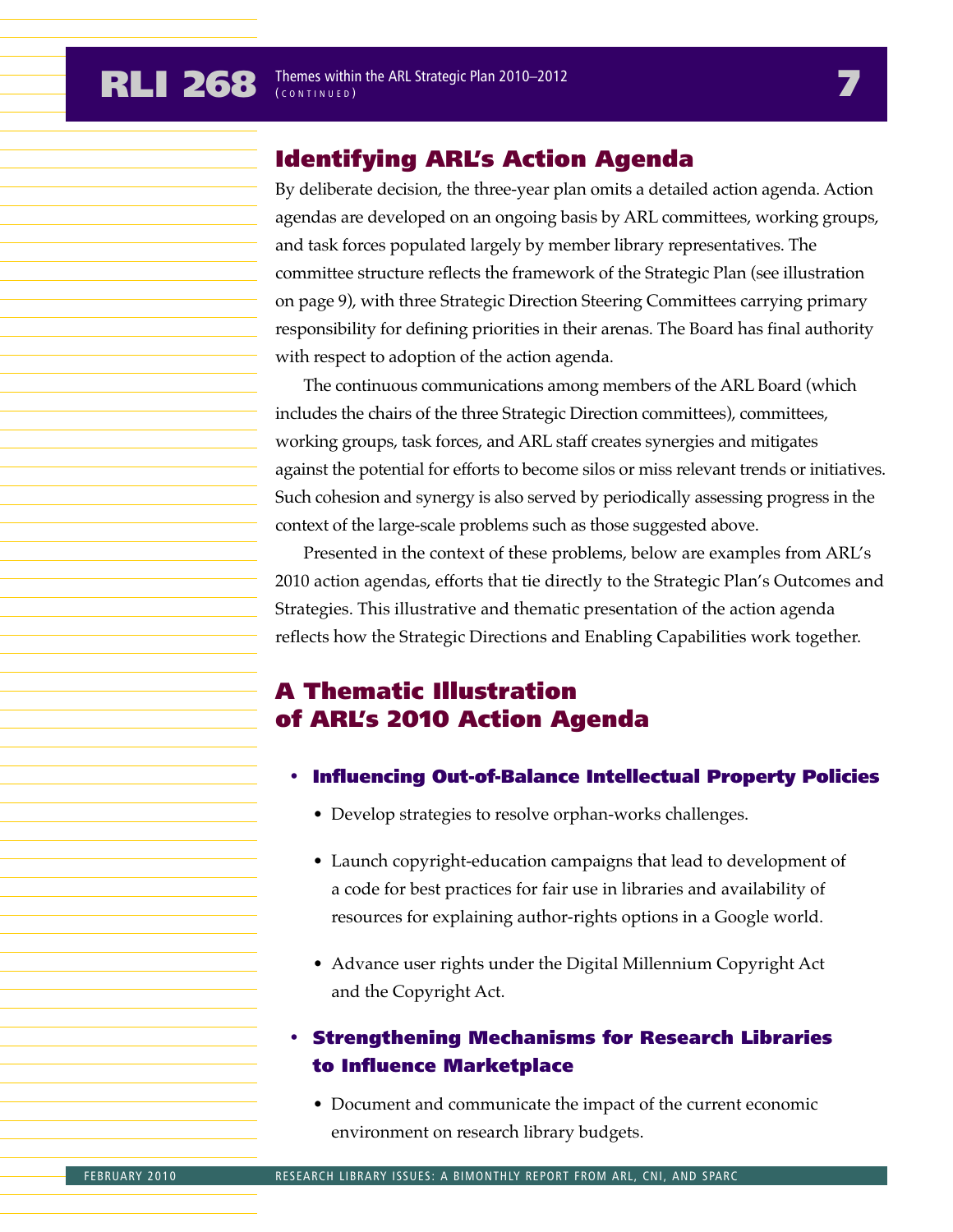- Promote language for inclusion in library license agreements that will enable flexible reuse of any scholarly content created by authors affiliated with the institution.
- Advance appropriate collective membership action in the marketplace.

### • Promoting Policies and Practices that Support Innovation and Enduring Access

- Support legislation and executive action to promote public access to federally funded research.
- Examine library options to support at-risk print journals.
- Accelerate contacts between university presses and research libraries and foster opportunities for collaborations.
- Advocate for policies and strategies that enable reform of the Federal Depository Library Program.
- Promote the development of expertise in data curation in research libraries.

### • Clarifying Strategies to Reconfigure Research Library Organizations and Services

- Articulate visions for the 21st-century research library and define elements for describing their value and contributions in support of research and scholarship.
- Promote new models for preservation, management, and access to monographs, for both existing print collections and e-books, including national strategies that foster efficient use of the numerous storage facilities managed by members.
- Advance collaborative/coordinated efforts among ARL members in the management and preservation of digital special collections.
- Strengthen linkages between diversity recruitment strategies and ARL's succession planning program for research library director positions.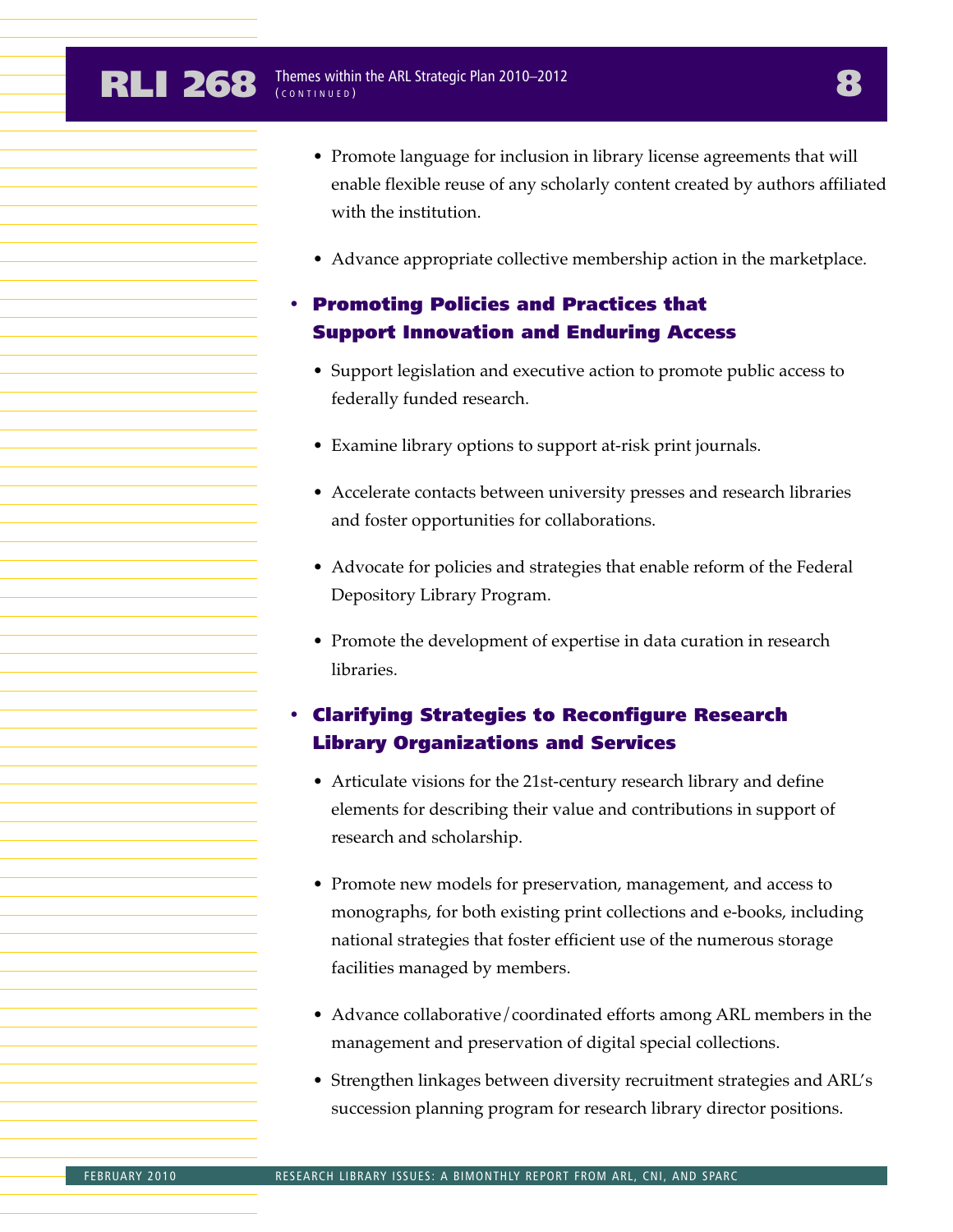**RLI 268** *Ihemes within the ARL Strategic Plan 2010–2012* ( CONTINUED )



#### ARL's Committee Structure

The current roster of ARL committees is posted on the ARL Web site at http://www.arl.org/arl/governance/cmte.shtml.

As needed, the Steering Committees establish subgroups: working groups to monitor certain areas and to offer advice on an ongoing basis, or task forces to fast track analysis of a specific question. Through these committees and other groups, member library representatives continuously collaborate with ARL staff to develop, prioritize, and assess actions and next steps. The resulting action agendas are summarized through working documents formally called "Review of Activities, Projects, and Priorities"; more commonly called the "grid reports," a shorthand name derived from their format. As working documents, the grids breathe life into the Strategic Plan by detailing the steps planned or taken to advance an outcome. The grids are updated quarterly and posted on the members-only directors wiki, and reported on at semi-annual ARL Business Meetings.

**To cite this article:** Charles B. Lowry. "Themes within the ARL Strategic Plan 2010–2012." *Research Library Issues: A Bimonthly Report from ARL, CNI, and SPARC*, no. 268 (Feb. 2010): 1–9.

http://www.arl.org/resources/pubs/rli/archive/rli268.shtml.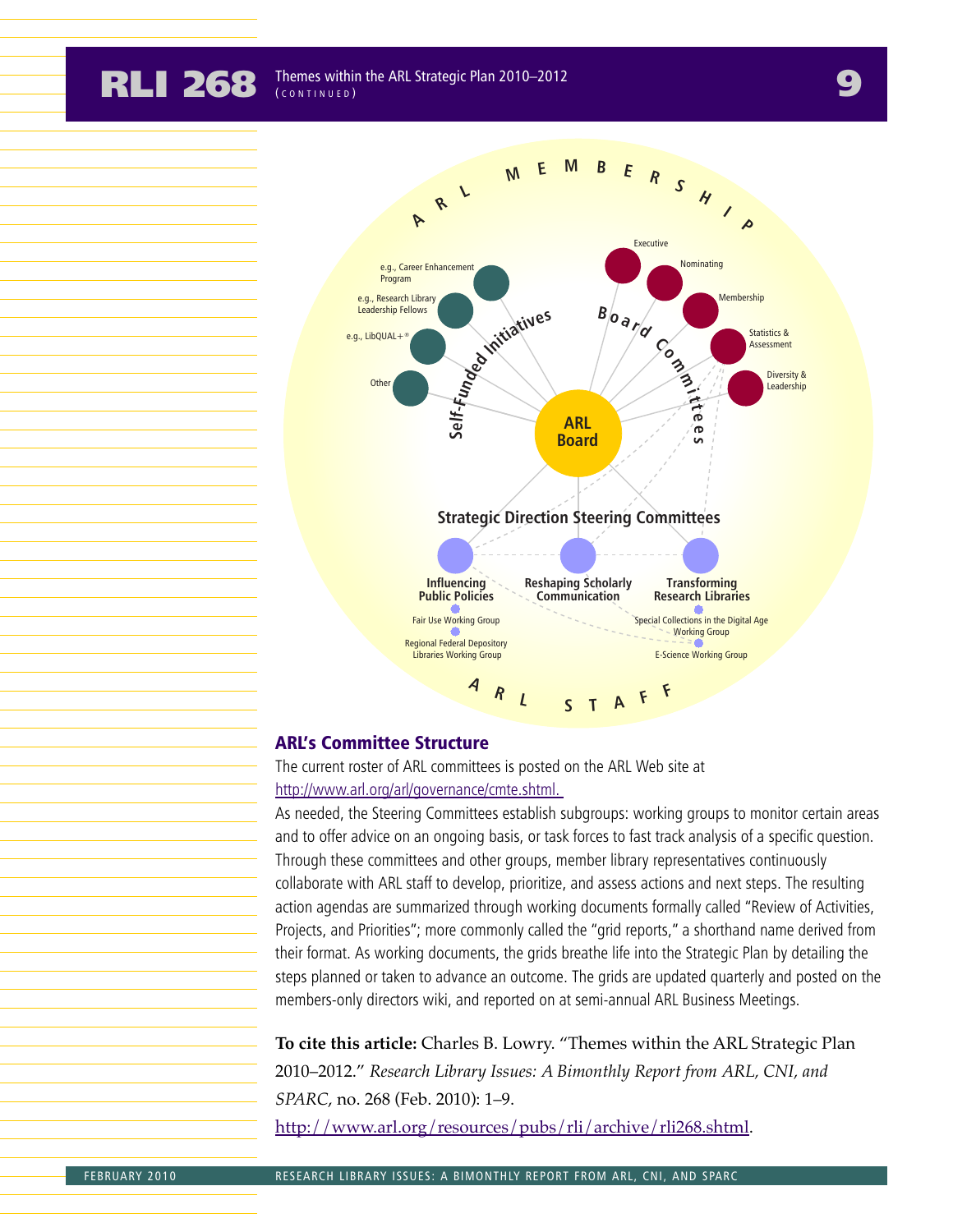## <span id="page-10-0"></span>**RLI 268 10**

# ARL Strategic Plan 2010–2012

Endorsed by ARL Board of Directors, October 15, 2009

## ARL Mission Statement

ARL influences the changing environment of scholarly communication and the public policies that affect research libraries and the diverse communities they serve. ARL pursues this mission by advancing the goals of its member research libraries, providing leadership in public and information policy to the scholarly and higher education communities, fostering the exchange of ideas and expertise, facilitating the emergence of new roles for research libraries, and shaping a future environment that leverages its interests with those of allied organizations.

## 2010–2012 Plan

The following strategic directions, outcomes, and strategies form the heart of ARL's strategic plan.

- The **strategic directions** identify major areas of emphasis for ARL in the coming three years. They are broad and also closely linked and interdependent. All have been identified as critical priorities for ARL at this point in time.
- The **outcomes** provide some indications of what might be expected as a result of moving in these directions.
- The **strategies** suggest how ARL might begin to implement these directions. Over time, as strategies are implemented, new strategies will be identified or current ones modified to meet the changing environment and evolving needs of ARL libraries.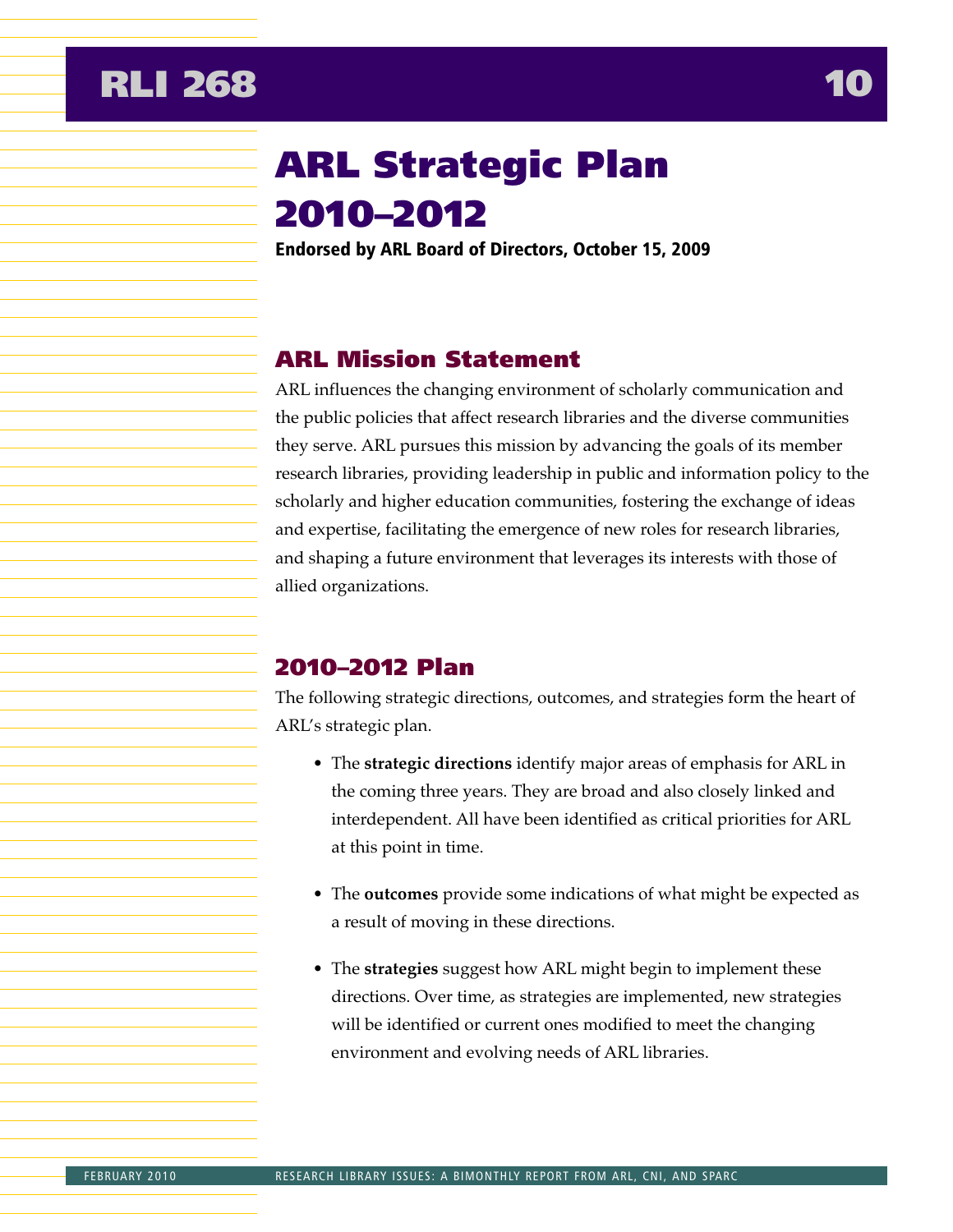## Responsibilities for Managing the Strategic Plan

ARL is a member-driven organization and this plan is fundamentally shaped by that fact. The distribution of the responsibility for assuring that it is executed with the intentions of members in mind is defined through the governance structure.

- The **Board of Directors** is responsible for ongoing oversight to assure that various projects advanced from the committee and working group structure and the efforts of the ARL staff fall within the boundaries set by the plan and remain focused on the core directions, avoiding any drift in execution of the mission.
- The principal work of the strategic plan is carried out by staff in partnership with member representatives and through the **committee and working group structure**. Normally, the formal governance structure is the instrument through which work gets done. However, on occasion groups of interested members may be convened to take on specialized work ad hoc.
- **ARL staff work through these mechanisms** to generate the ongoing agenda that results in outcomes of the Plan. In particular, staff must assure orderly progress and efficiency in executing the agenda developed through the governance structure. In addition, staff support the activities during membership and board meetings and assure that there is progress on agendas between meetings, thus guaranteeing agility of the Association. Equally important, the staff work closely across strategic directions and enabling capabilities to achieve close coordination of agendas when, for example, the same issue needs to be addressed simultaneously but in different contexts and/or different fronts or, when issues transition from policy implementation. Similarly, staff work closely with SPARC and CNI to minimize redundancy of effort and maximize the synergy that leads to success in advancing common goals with modest resources.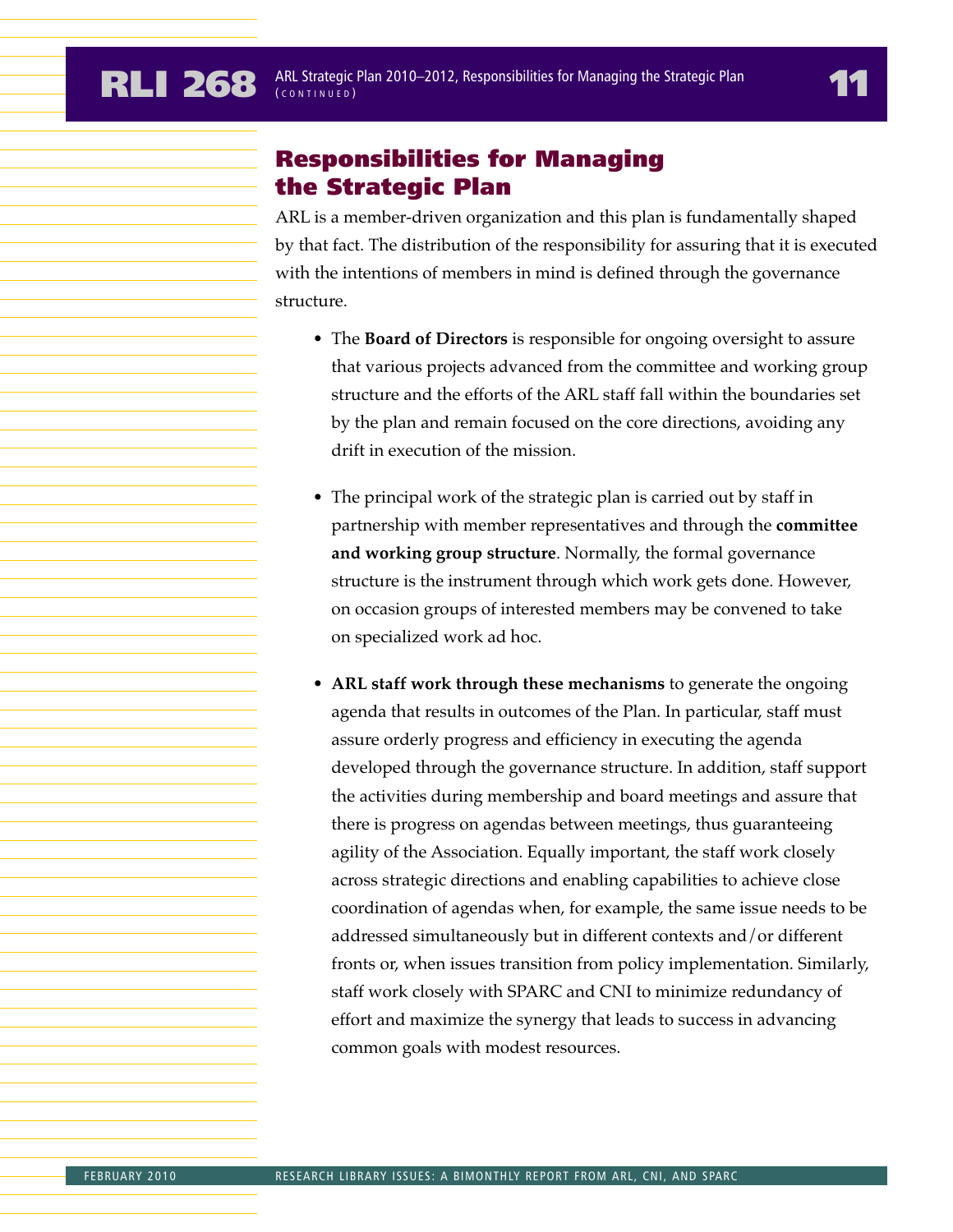## Strategic Directions

### Influencing Public Policies

ARL will influence information and other public policies, both nationally and internationally, that govern the way information is managed and made available.

#### **Outcomes**

As ARL moves forward in this strategic direction, some expected outcomes in the next three years include:

**Outcome A:** ARL will have influenced laws, public policies, regulations, and judicial decisions governing the use of copyrighted materials so that they better meet the needs of the educational and research communities (e.g., Fair Use and Fair Dealing will thrive and the public domain will be expanding). ARL will also have influenced other laws, public policies, regulations and judicial decisions that are of importance to research libraries.

**Outcome B:** ARL will have contributed to reducing economic, legal, and technical barriers to access and use of the research results from publicly funded research projects, enabling rapid and inexpensive worldwide dissemination of facts and ideas.

**Outcome C:** ARL will have proposed and influenced new models for the management and access to government information.

**Outcome D:** ARL's administrative and academic counterparts in research institutions will have a better understanding of the implications of public policy choices for advancing transformed systems of scholarly communication and of key public policy issues of import to research libraries.

**Outcome E:** ARL will continue to be a leader in advocacy and educational efforts within North American and international research and educational communities.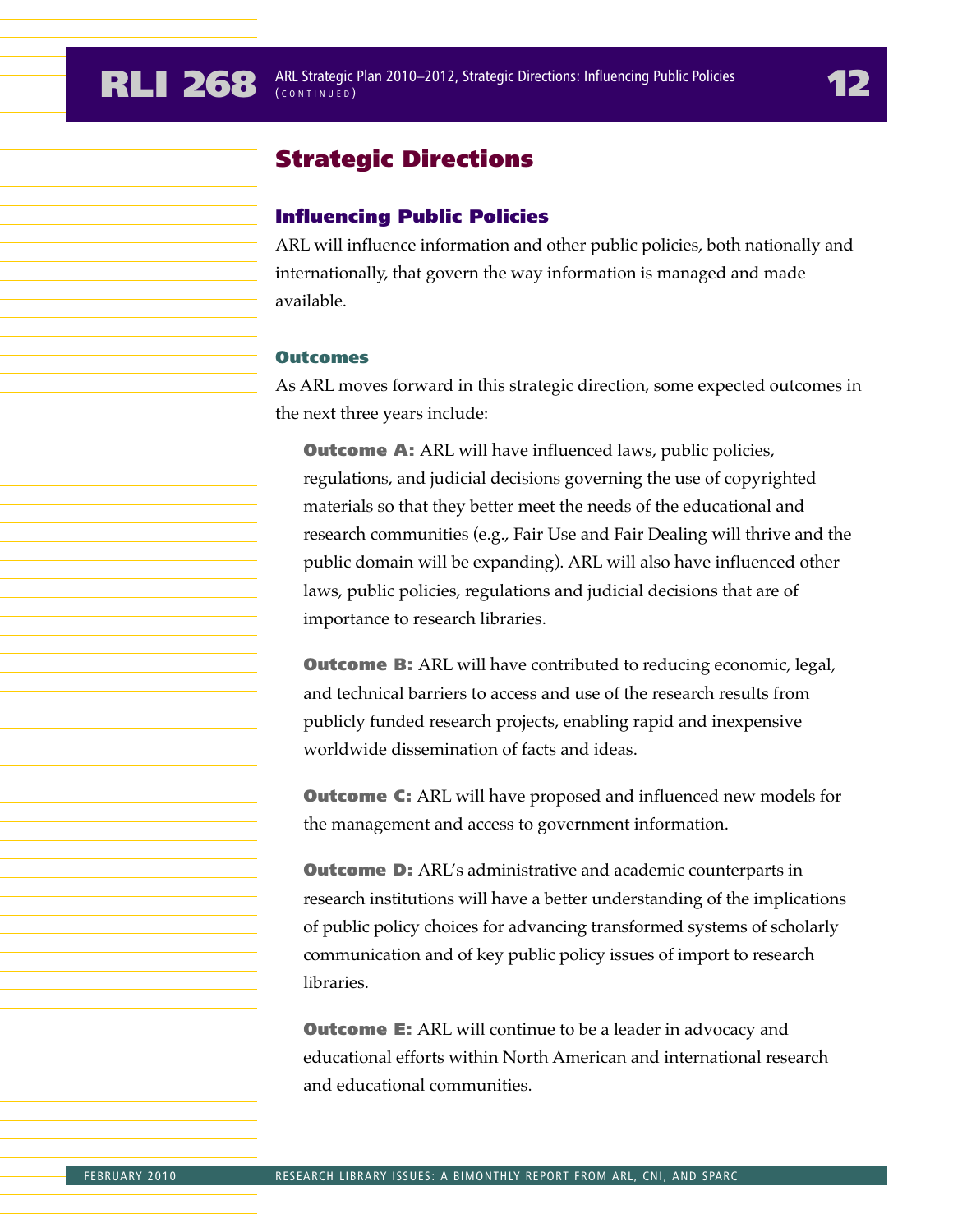#### **Strategies**

Strategies that ARL may pursue in moving forward include:

**Strategy 1:** Expand ARL's capacity for analysis and advocacy and for proposing, influencing, and responding to legislation and other policy issues, e.g. transforming the Federal Depository Library Program, ongoing and emerging copyright and intellectual property issues and more.

**Strategy 2:** Expand ARL's capacity for advancing open access/open science and access to data through increased advocacy and collaboration with other allied and partner organizations such as the Scholarly Publishing and Academic Resources Coalition (SPARC).

**Strategy 3:** Expand and strengthen alliances with organizations that share common goals to advance policy issues, such as the Canadian Association of Research Libraries, higher education-related associations including the Association of Public and Land-Grant Universities, the American Association of Universities, the Association of College and Research Libraries, leading Internet companies, the Library Copyright Alliance, and others.

**Strategy 4:** Promote, facilitate and conduct research in relevant areas of public and information policy.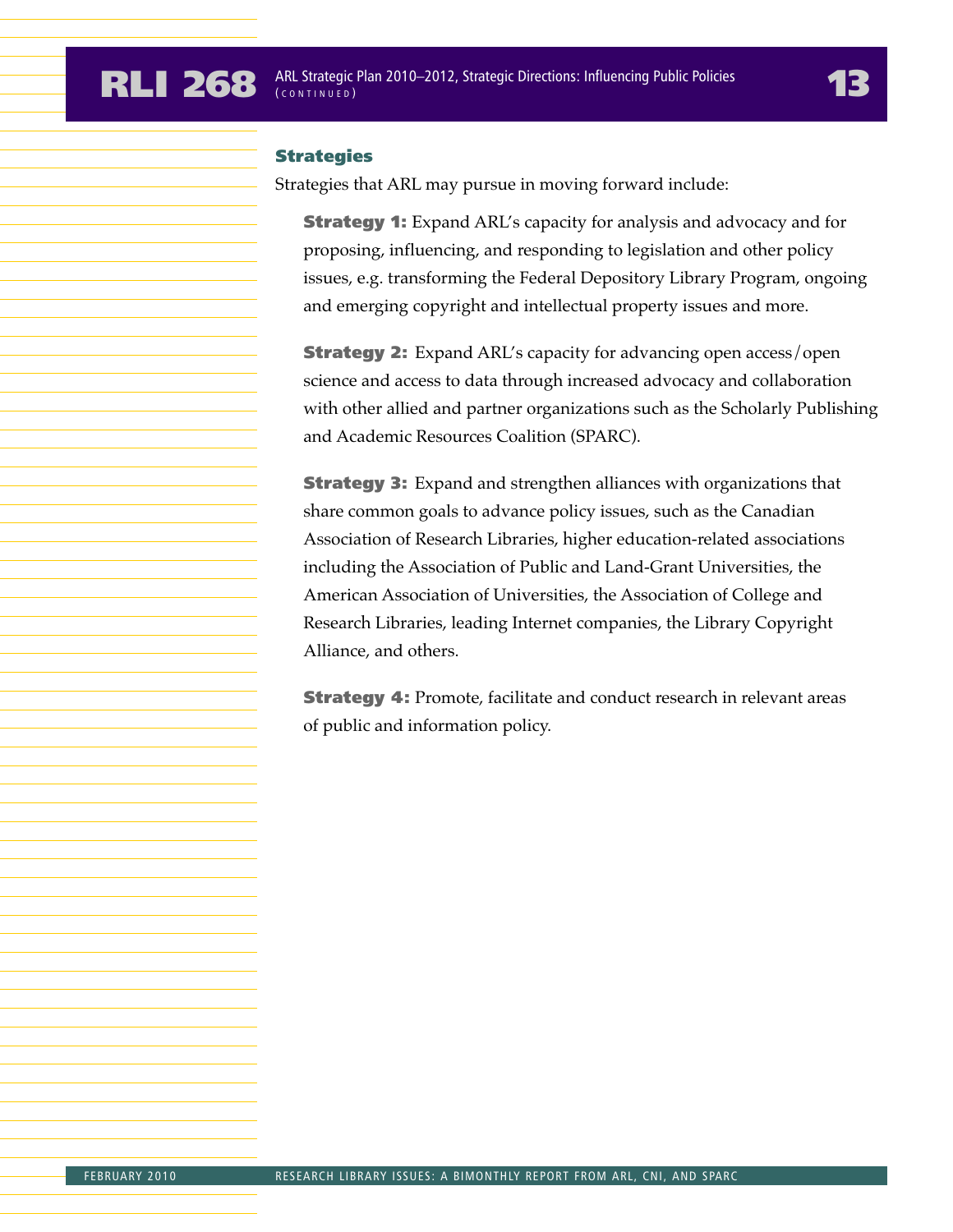#### Reshaping Scholarly Communication

ARL will be a leader in the development of effective, extensible, sustainable, and economically viable models of scholarly communication that provide barrier-free access to quality information in support of the mission of research institutions.

#### **Outcomes**

As ARL moves forward in this strategic direction, some expected outcomes in the next three years include:

**Outcome A:** ARL will be a leader in articulating and characterizing the dynamic system of scholarly communication.

**Outcome B:** ARL members will be leaders in implementing and assessing selected new models of scholarly communication

**Outcome C:** ARL will have influenced the marketplace so as to advance fair pricing, and improve the terms and conditions under which content is made available, including openness and transparency in contract agreements.

**Outcome D:** ARL will have a range of powerful and effective alliances to help shape and promote the various new models appropriate for different disciplines and communities.

#### Strategies

Strategies that ARL may pursue in moving forward include:

**Strategy 1:** Encourage and facilitate alliances with and among groups of research institutions, other organizations serving research libraries and their institutions, and the for-profit and nonprofit publishing sectors, and build new relationships and communication strategies with university presses and scholarly societies to create understanding and advance development of new functionally complete systems of scholarly communication that serve their communities.

**Strategy 2:** Sponsor, conduct, and promote research that will inform the development and assessments of models of scholarly communication.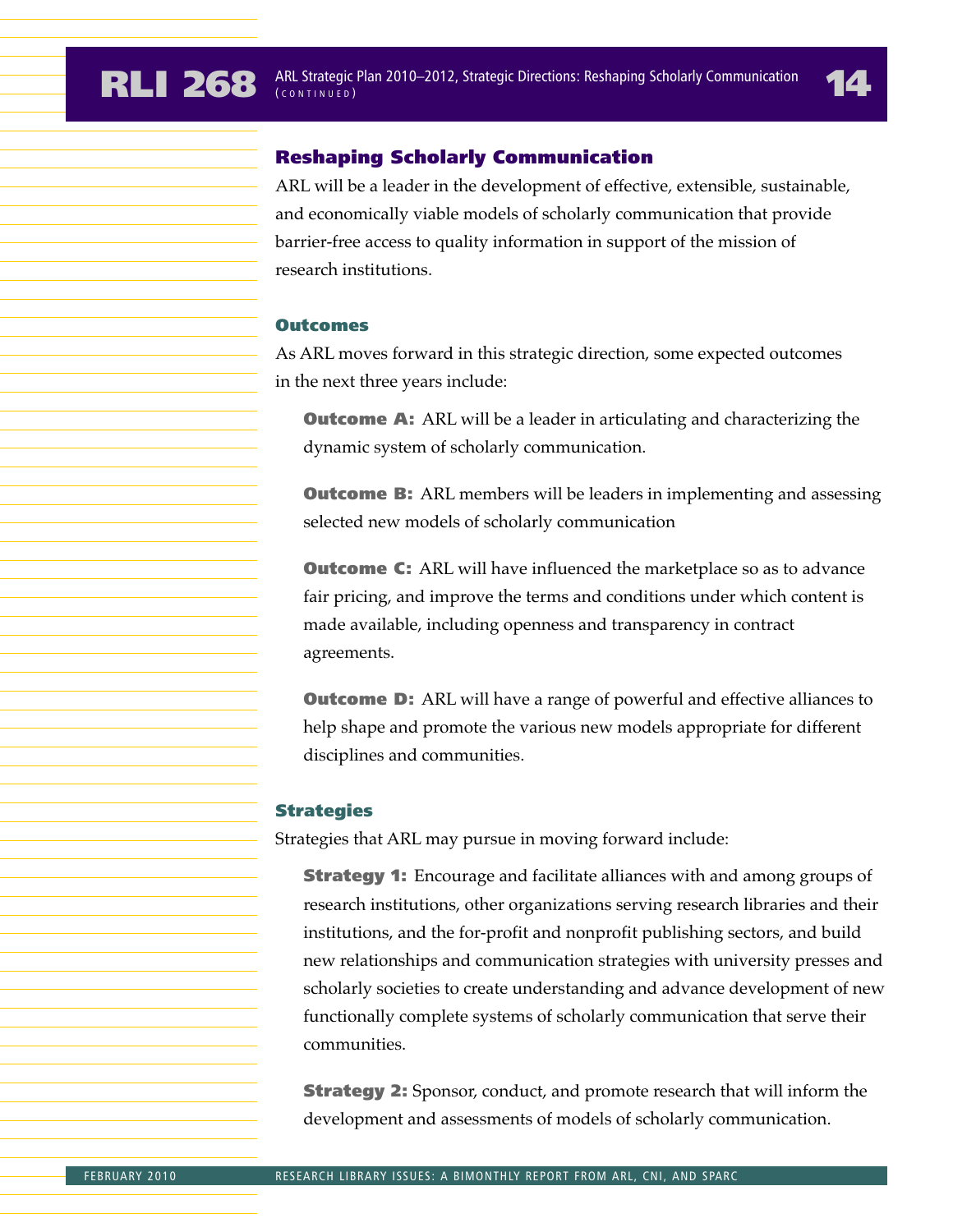Develop projects and activities that address scholarly communication issues such as cost and use/impact of open-access articles and licensed journals, future of the extended argument and changing trends for the scholarly monograph, continuing access to data and other varieties of content beyond traditional published literature, linked digital repositories for managing scholarly output, the role of universities in the dissemination of scholarship, and policies regarding the creation and ownership of scholarly work, especially author rights and rights associated with the collaborative creation of new types of complex media.

**Strategy 3:** Actively pursue the development of a variety of appropriate responses to unacceptable business practices (e.g., develop and assess strategies that libraries could take in the marketplace that are within acceptable legal practice, monitor faculty actions, broaden the cadre of economists and legal anti-trust scholars undertaking research on new pricing models, assess consequences of bundling, develop principles and best practices around licensing terms).

**Strategy 4:** Accelerate and enhance outreach and communication efforts to inform the educational and research communities on trends, findings, opportunities and their impact on faculty assessment (e.g., promotion and tenure, post tenure review, and annual review); new models of peer review for research and teaching; evolving university budget and financial planning, and strategic visioning. Encourage and support outreach and communication efforts to educate new scholars and graduate students about scholarly communication systems and their roles as researchers and authors. Expand offerings through the ARL/ACRL Institute on Scholarly Communication.

**Strategy 5:** Build on current relationships with partners such as the Scholarly Publishing and Academic Resources Coalition, Coalition for Networked Information, Association of College and Research Libraries, Canadian Association of Research Libraries, and through alliances with the Association of American Universities, Association of Public and Land-grant Universities, and other organizations that share common interests in influencing the changing environment of scholarly communication.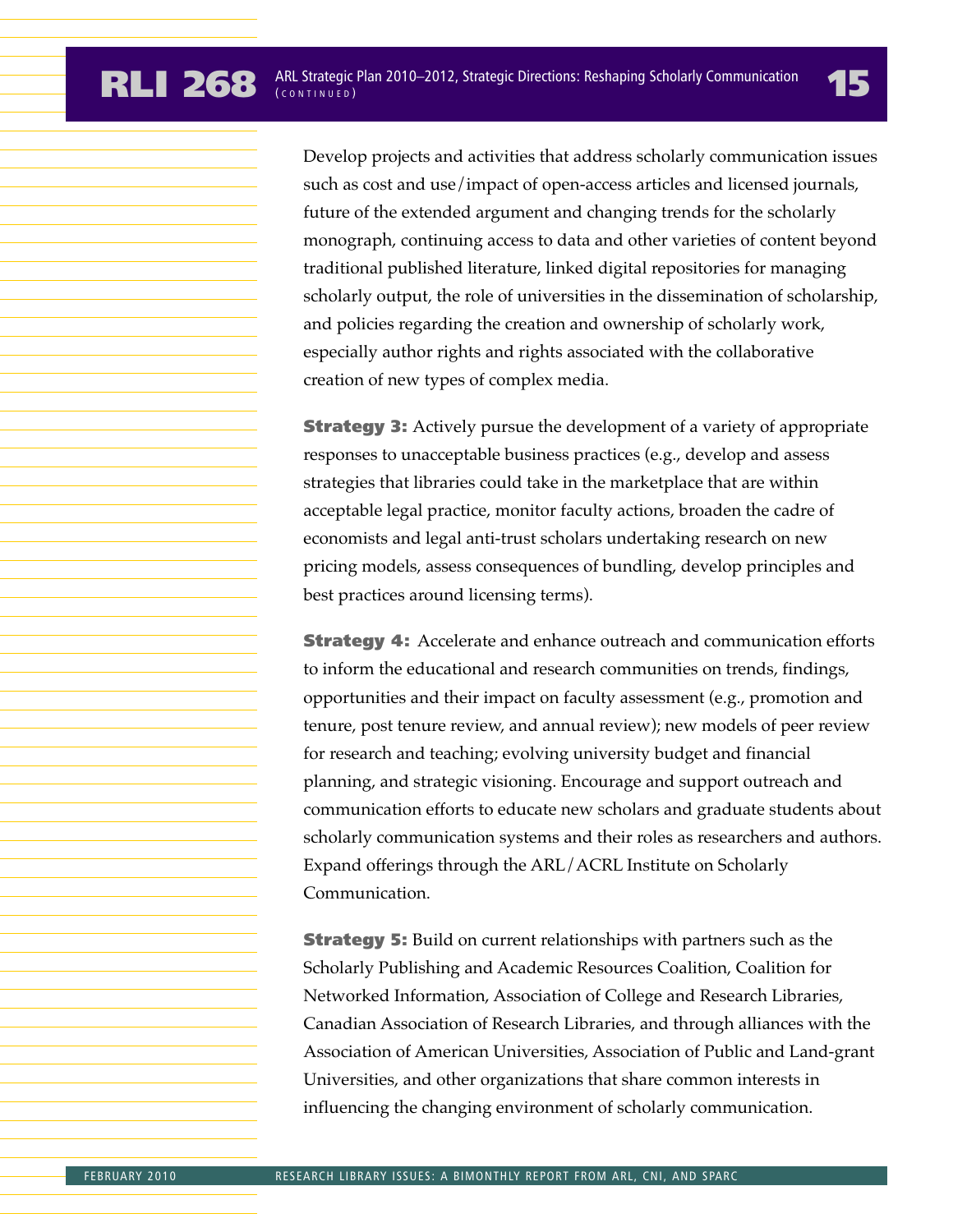#### Transforming Research Libraries

ARL will articulate, promote and facilitate new and expanding roles for ARL libraries that support, enable and enrich the transformations affecting research and research-intensive education.

#### **Outcomes**

As ARL moves forward in this strategic direction, some expected outcomes in the next three years include:

**Outcome A:** ARL and its members will have a clear and dynamically evolving vision of new roles and key transformations that must occur to ensure that library expertise and assets are aligned with and advance the research process. The value of these new roles and services will be increasingly understood by the research and university community.

**Outcome B:** ARL members will be engaged in a variety of innovative collaborations and partnerships at their institutions and among the membership that enhance the capacity of the research library to contribute to advancing research, scholarship, and graduate education.

**Outcome C:** ARL members will be making significant contributions to e research and cyberinfrastructure development and will be engaged in a variety of partnerships for data management and sharing of research content with faculty. They will be an integral part of university centers and collaboratives for cyberinfrastructure, including multi-institutional programs.

**Outcome D:** Faculty and researchers at ARL institutions will have more and better access to material in any form that extends their capacity for research. Individually and collectively, ARL members will have increased their capacity to manage, preserve, and make accessible unique content in all formats for which they assume primary responsibility, including institutional memory documents and materials harvested from the web. Members will have a balanced relationship between physical and digital collections appropriate to changing methods of research and scholarship, and an effective base of practice for managing and preserving print and digital collections.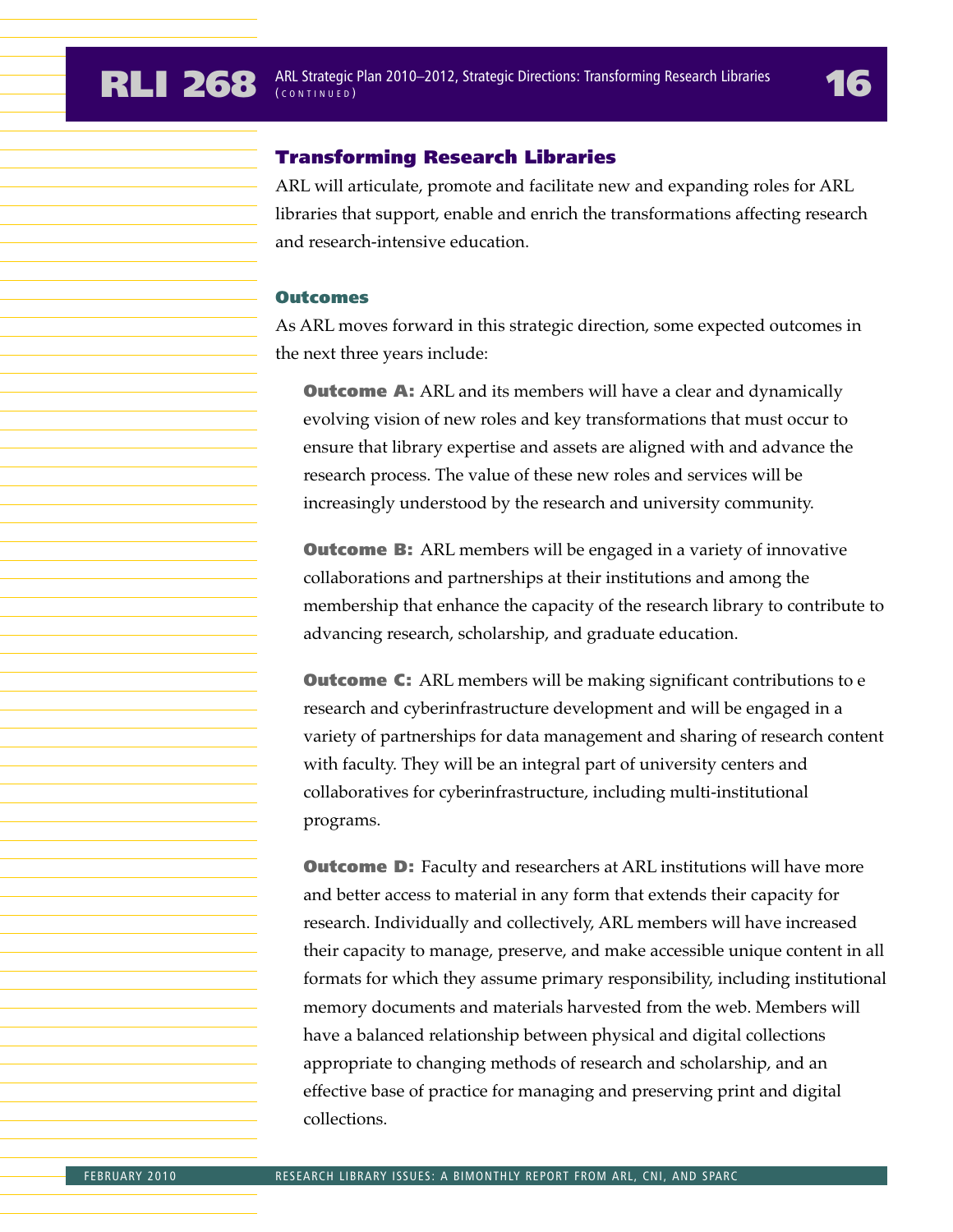**Outcome E:** ARL libraries will have a diverse and growing body of professionals prepared to develop new roles and work in new modes.

**Outcome F:** ARL will have close ties to and highly visible collaborative undertakings with organizations that focus on advancing the processes of research and the scholarly research enterprise.

#### **Strategies**

Strategies that ARL may pursue in moving forward include:

**Strategy 1:** Initiate visioning and scanning activities focused on emerging roles for research libraries in the processes of research, scholarship, and graduate education. Encourage and facilitate member engagement in adopting new roles in advancing research and scholarship.

**Strategy 2:** Promote efforts to reconceptualize collection development including in areas of special collections (broadly defined), global resources, and other content distinctive to research libraries. Encourage new approaches, including global partnerships, to ensuring and enhancing the value of research collections through preservation, management, and access for existing collections as well as evolving digital content (including digital preservation and data curation).

**Strategy 3:** Engage in assessment of new library roles, articulate the value propositions for new services, promote and publicize successful collaborations, and encourage and promote conversations about them with scholarly organizations and throughout the research and higher education communities.

**Strategy 4:** Work with the scholarly community and societies to develop discipline-specific strategies for monitoring and analyzing trends in research practices. Identify opportunities for library/scholar partnerships and clarify the resource and service implications of libraries adopting new roles in advancing research.

**Strategy 5:** Promote and facilitate the development of a diverse group of library professionals who have the expertise and knowledge to lead and participate in new partnerships with researchers and university faculty.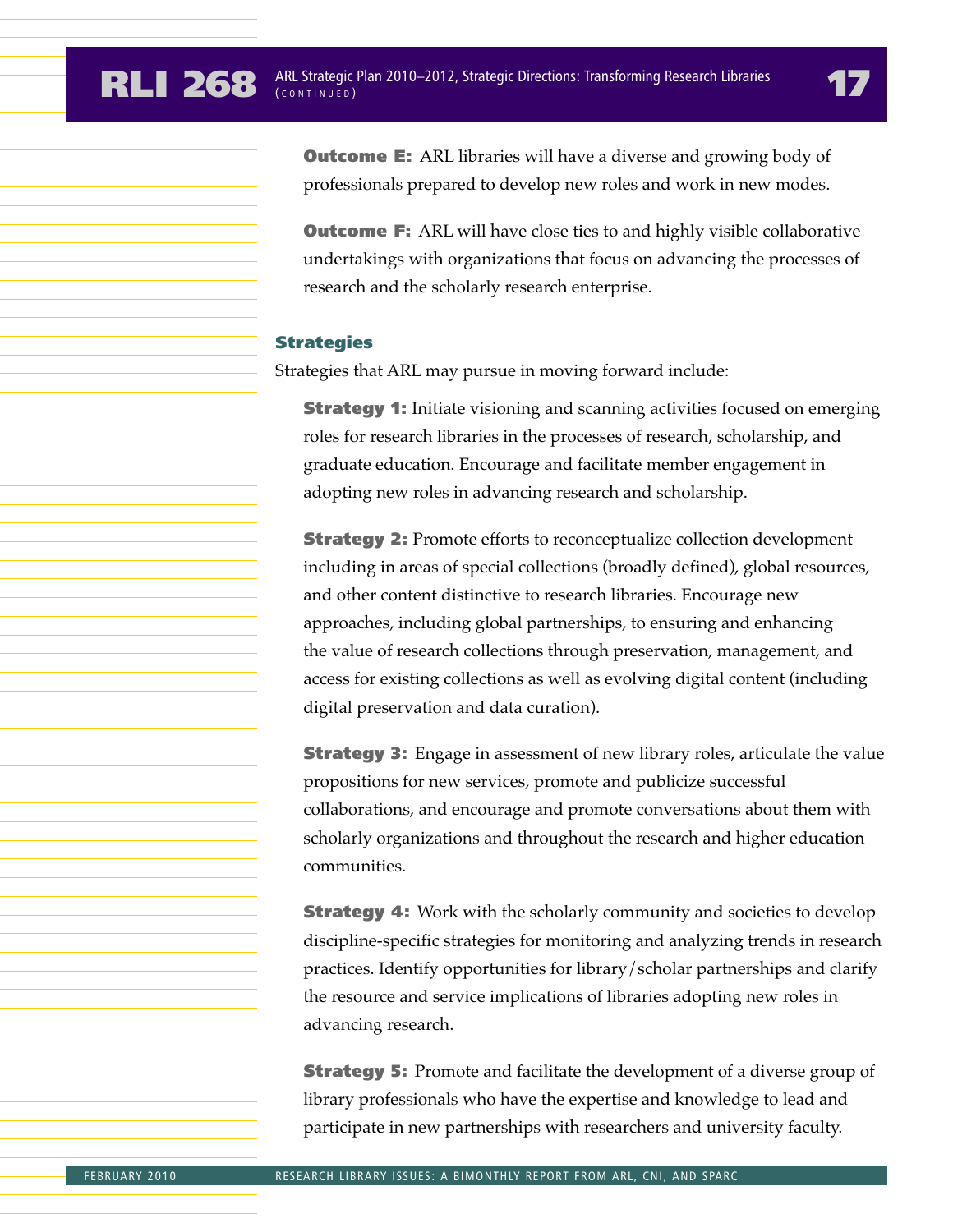**Strategy 6:** Build and strengthen ties with allied organizations (the Coalition for Networked Information and the Scholarly Publishing and Academic Resources Coalition) and other organizations that engage actively in complementary activities relating to e-research, digital preservation, data management, and cyberinfrastructure.

**To cite this article:** "ARL Strategic Plan 2010–2012." *Research Library Issues: A Bimonthly Report from ARL, CNI, and SPARC*, no. 268 (Feb. 2010): 10–18. http://www.arl.org/resources/pubs/rli/archive/rli268.shtml.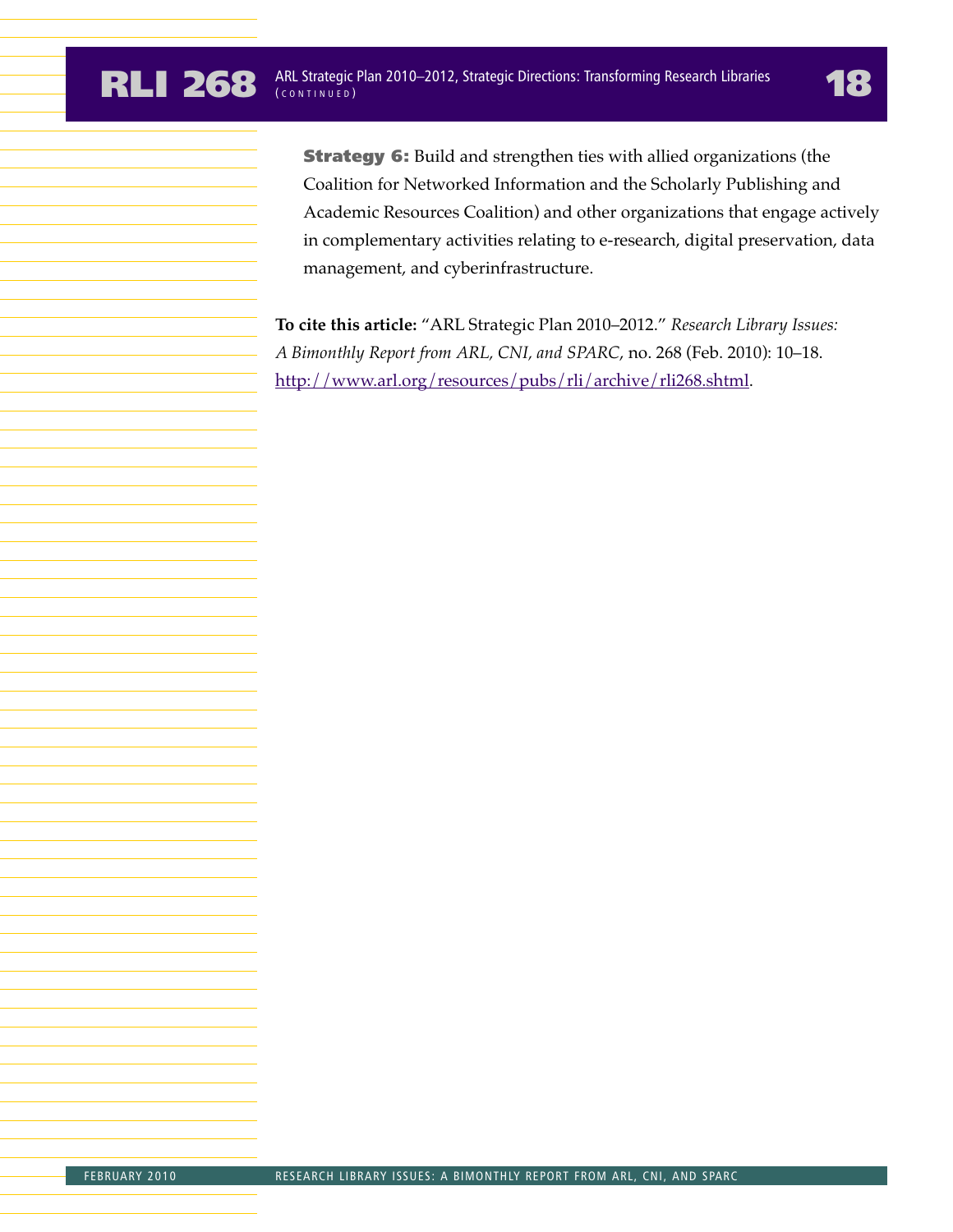## <span id="page-19-0"></span>**RLI 268**

## Leadership Rosters

## ARL Strategic Plan Review Task Force 2008–2009

Marianne Gaunt, Rutgers University, Chair Joyce C. Garnett, University of Western Ontario Brenda Johnson, University of California, Santa Barbara Olivia M. A. Madison, Iowa State University James G. Neal, Columbia University Dana C. Rooks, University of Houston Charles B. Lowry, ARL, ex officio

## ARL Board of Directors 2009–2010

Brinley Franklin, University of Connecticut, ARL President-Elect (2008–09)/ President (2009–10) Carol A. Mandel, New York University, ARL President-Elect (2009–10) Thomas C. Leonard, University of California, Berkeley, ARL President (2008–09)/Past President (2009–10) Marianne Gaunt, Rutgers University, ARL Past President (2008–09) Charles B. Lowry, ARL Executive Director, ex officio Colleen Cook, Texas A&M University Barbara I. Dewey, University of Tennessee, Knoxville, ex officio (2010) Carol Pitts Diedrichs, Ohio State University Deborah Jakubs, Duke University Wendy Pradt Lougee, University of Minnesota Sarah C. Michalak, University of North Carolina at Chapel Hill, ex officio Carole Moore, University of Toronto, ex officio (2010) James Mullins, Purdue University James G. Neal, Columbia University, ex officio (2009) Dana C. Rooks, University of Houston Winston Tabb, Johns Hopkins University Karin A. Trainer, Princeton University Paul Wiens, Queen's University Sandra G. Yee, Wayne State University